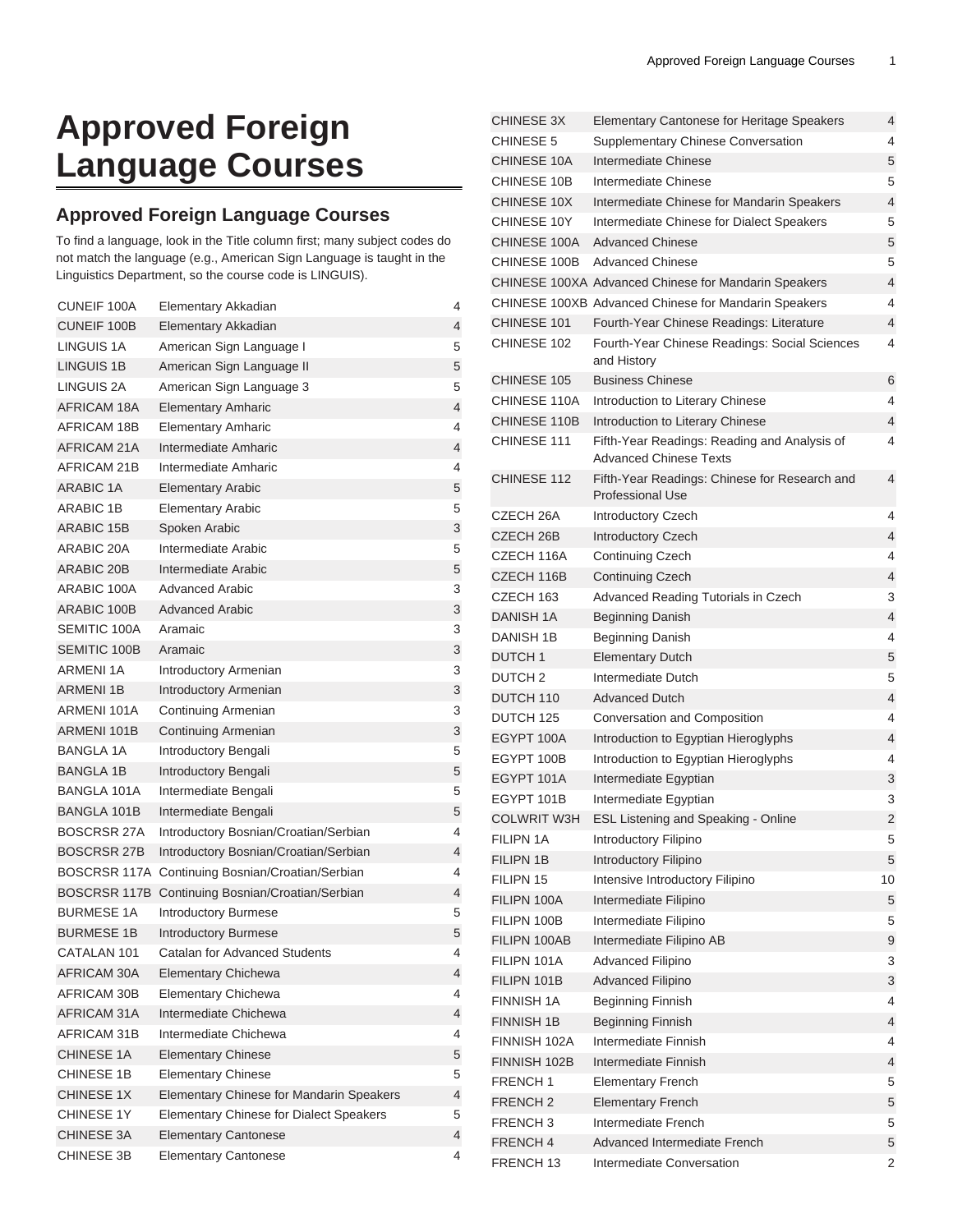| <b>FRENCH N13</b>    | Intermediate Conversation                                 | 2      |
|----------------------|-----------------------------------------------------------|--------|
| FRENCH 14            | <b>Advanced Conversation</b>                              | 2      |
| <b>FRENCH N14</b>    | <b>Advanced Conversation</b>                              | 2      |
| FRENCH <sub>35</sub> | Practical Phonetics and Listening Comprehension           | 3      |
| FRENCH 102           | Reading and Writing Skills in French                      | 4      |
| <b>GERMAN1</b>       | <b>Elementary German 1</b>                                | 5      |
| <b>GERMAN 1E</b>     | <b>Accelerated Elementary German</b>                      | 3      |
| <b>GERMAN 2</b>      | Elementary German 2                                       | 5      |
| <b>GERMAN 3</b>      | Intermediate German I                                     | 5      |
| <b>GERMAN4</b>       | Intermediate German II                                    |        |
| <b>GERMAN 40</b>     | <b>German Conversation</b>                                | 5<br>2 |
| <b>GERMAN 101</b>    |                                                           |        |
|                      | Advanced German: Conversation, Composition<br>and Style   | 3      |
| <b>GERMAN 102A</b>   | Advanced Language Practice: German<br>Performance         | 3      |
| GERMAN 102D          | Advanced Language Practice: Popular Culture in<br>Germany | 3      |
| <b>GERMAN 105</b>    | Middle High German for Undergraduates                     | 3      |
| <b>GERMAN 172</b>    | <b>German Dialects</b>                                    | 4      |
| <b>GREEK1</b>        | <b>Elementary Ancient Greek</b>                           | 4      |
| GREEK 2              | <b>Elementary Greek</b>                                   | 4      |
| GREEK 15             | The Greek Workshop                                        | 10     |
| COM LIT 112A         | Modern Greek Language                                     | 4      |
| COM LIT 112B         | <b>Modern Greek Composition</b>                           | 4      |
| <b>HEBREW 1A</b>     | <b>Elementary Hebrew</b>                                  | 5      |
| <b>HEBREW 1B</b>     | <b>Elementary Hebrew</b>                                  | 5      |
| <b>HEBREW 20A</b>    | Intermediate Hebrew                                       | 5      |
| <b>HEBREW 20B</b>    | Intermediate Hebrew                                       | 5      |
| <b>HEBREW 100A</b>   | <b>Advanced Hebrew</b>                                    | 3      |
| <b>HEBREW 100B</b>   | <b>Advanced Hebrew</b>                                    | 3      |
| <b>HINDI 1A</b>      | Introductory Hindi                                        | 5      |
| <b>HINDI 1B</b>      | Introductory Hindi                                        | 5      |
| HINDI 15             | Intensive Elementary Hindi                                | 10     |
| HINDI 100A           | Intermediate Hindi                                        | 4      |
| HINDI 100B           | Intermediate Hindi                                        | 4      |
| HINDI 101A           | Readings in Modern Hindi                                  | 3      |
| HINDI 101B           | Readings in Modern Hindi                                  | 3      |
| <b>HUNGARI 1A</b>    | Introductory Hungarian                                    | 3,4    |
| CUNEIF 106A          | <b>Elementary Hittite</b>                                 | 4      |
| <b>CUNEIF 106B</b>   | <b>Elementary Hittite</b>                                 | 4      |
| <b>HUNGARI 1B</b>    | Introductory Hungarian                                    | 3,4    |
| <b>ICELAND 1A</b>    | Beginning Icelandic I                                     | 4      |
| <b>ICELAND 1B</b>    | Beginning Icelandic II                                    | 4      |
| AFRICAM 16A          | Elementary Igbo                                           | 4      |
| AFRICAM 16B          | Elementary Igbo                                           | 4      |
| <b>INDONES 1A</b>    | Introductory Indonesian                                   | 5      |
| <b>INDONES 1B</b>    | Introductory Indonesian                                   | 5      |
| <b>INDONES 100A</b>  | Intermediate Indonesian                                   | 5      |
| <b>INDONES 100B</b>  | Intermediate Indonesian                                   | 5      |
| CELTIC 15            | Elementary Modern Irish                                   | 4      |
| CELTIC 85            | Intermediate Modern Irish                                 | 4      |
| CELTIC 105A          | Old and Middle Irish                                      | 4      |
| CELTIC 145A          | Intermediate Irish Language                               | 4      |
|                      |                                                           |        |

| CELTIC 145B         | Modern Irish Level Four                                                 | 4  |
|---------------------|-------------------------------------------------------------------------|----|
| <b>ITALIAN1</b>     | Elementary Italian                                                      | 5  |
| <b>ITALIAN 2</b>    | Elementary Italian                                                      | 5  |
| <b>ITALIAN 3</b>    | Intermediate Italian                                                    | 4  |
| <b>ITALIAN 4</b>    | Intermediate Italian                                                    | 4  |
| <b>ITALIAN 1R</b>   | Intensive Italian for Romance Languages<br>Speakers                     | 5  |
| <b>ITALIAN 1S</b>   | Intensive Italian for Romance Languages<br>Speakers                     | 6  |
| <b>ITALIAN 11</b>   | Italian Conversation I                                                  | 3  |
| <b>ITALIAN 12</b>   | <b>Advanced Conversational Italian</b>                                  | 3  |
| <b>ITALIAN 101A</b> | Advanced Grammar, Reading, and Composition                              | 4  |
| <b>ITALIAN 101B</b> | Advanced Grammar, Reading, and Composition                              | 4  |
| JAPAN 1A            | Elementary Japanese                                                     | 5  |
| <b>JAPAN 1B</b>     | <b>Elementary Japanese</b>                                              | 5  |
| JAPAN 10A           | Intermediate Japanese                                                   | 5  |
| <b>JAPAN 10RA</b>   | Intermediate Reading in Japanese                                        | 4  |
| JAPAN 10RB          | Intermediate Reading in Japanese                                        | 4  |
| JAPAN 10B           | Intermediate Japanese                                                   | 5  |
| JAPAN 100A          | Advanced Japanese                                                       | 5  |
| JAPAN 100B          | Advanced Japanese                                                       | 5  |
| JAPAN 100S          | Japanese for Sinologists                                                | 4  |
| KHMER 1A            | Introductory Khmer                                                      | 5  |
| KHMER 1B            | Introductory Khmer                                                      | 5  |
| KHMER 100A          | Intermediate Khmer                                                      | 5  |
| KHMER 100B          | Intermediate Khmer                                                      | 5  |
| KHMER 101A          | <b>Advanced Khmer</b>                                                   | 3  |
| KHMER 101B          | <b>Advanced Khmer</b>                                                   | 3  |
| KOREAN 1A           | <b>Elementary Korean</b>                                                | 5  |
| KOREAN 1AX          | Elementary Korean for Heritage Speakers                                 | 5  |
| <b>KOREAN 1B</b>    | Elementary Korean                                                       | 5  |
| <b>KOREAN 1BX</b>   | Elementary Korean for Heritage Speakers                                 | 5  |
| KOREAN 10A          | Intermediate Korean                                                     | 5  |
| <b>KOREAN 10B</b>   | Intermediate Korean                                                     | 5  |
| KOREAN 10AX         | Intermediate Korean for Heritage Speakers                               | 5  |
| KOREAN 10BX         | Intermediate Korean for Heritage Speakers                               | 5  |
| KOREAN 100A         | <b>Advanced Korean</b>                                                  | 5  |
| KOREAN 100AX        | Advanced Korean for Heritage Speakers                                   | 4  |
| KOREAN 100B         | <b>Advanced Korean</b>                                                  | 5  |
|                     | KOREAN 100BX Advanced Korean for Heritage Speakers                      | 4  |
| KOREAN 111          | Fifth-Year Korean: Korean Culture and History                           | 4  |
| KOREAN 112          | Fifth-Year Readings: Korean for Research and<br><b>Professional Use</b> | 4  |
| LATIN <sub>1</sub>  | <b>Elementary Latin</b>                                                 | 4  |
| <b>LATIN2</b>       | <b>Elementary Latin</b>                                                 | 4  |
| LATIN 15            | The Latin Workshop                                                      | 10 |
| MONGOLN 1A          | Elementary Mongolian                                                    | 5  |
| <b>MONGOLN 1B</b>   | Elementary Mongolian                                                    | 5  |
| SCANDIN 101A        | Introduction to Old Norse I                                             | 4  |
| <b>SCANDIN 101B</b> | Introduction to Old Norse II                                            | 4  |
| SCANDIN 101A        | Introduction to Old Norse I                                             | 4  |
| <b>SCANDIN 101B</b> | Introduction to Old Norse II                                            | 4  |
| NORWEGN 1A          | Beginning Norwegian                                                     | 4  |
|                     |                                                                         |    |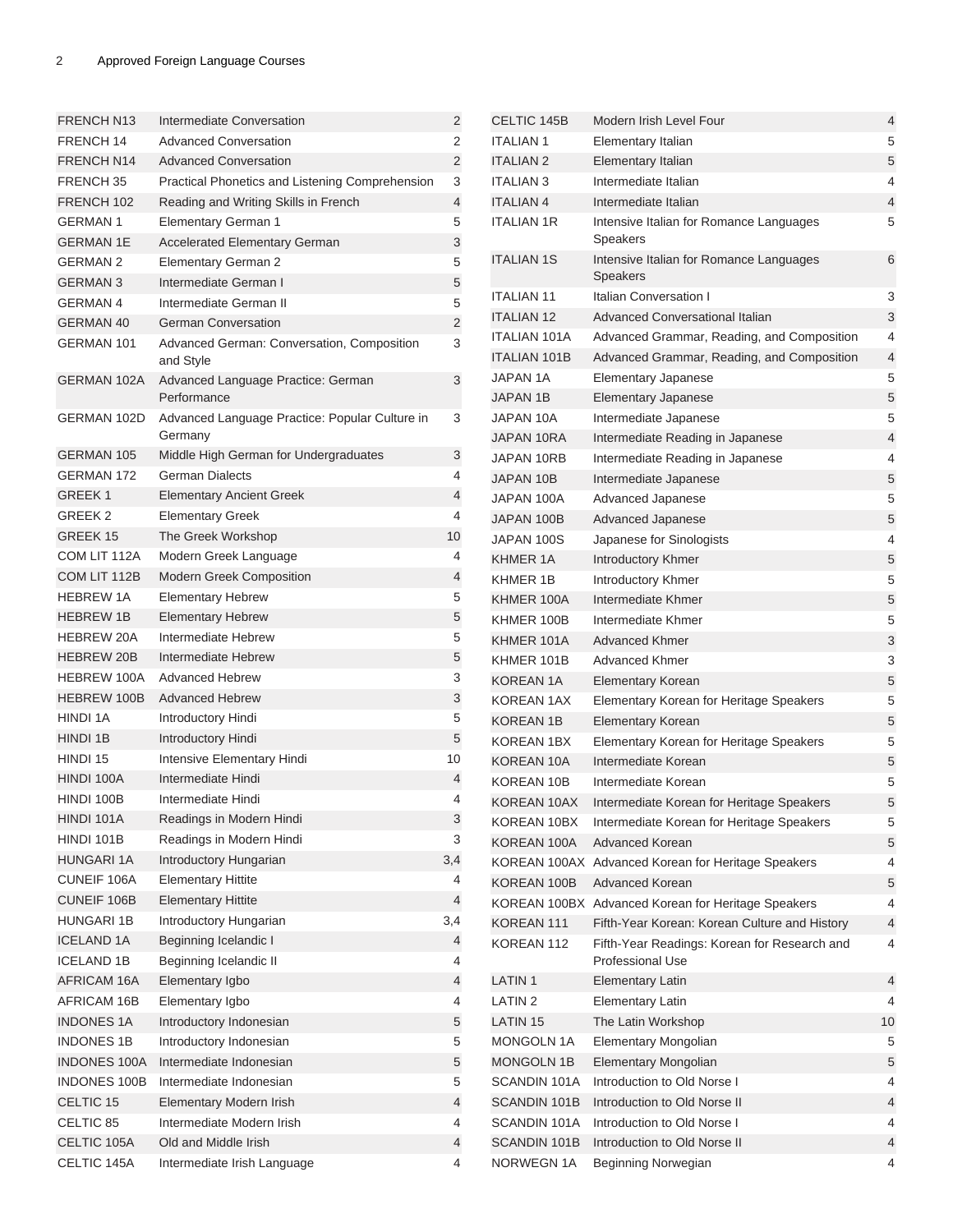| <b>NORWEGN 1B</b>     | Beginning Norwegian                                       | 4       | SPANISH 4           | Intermediate Spanish - Fourth Semester        | 5  |
|-----------------------|-----------------------------------------------------------|---------|---------------------|-----------------------------------------------|----|
| <b>IRANIAN 110A</b>   | Middle Persian                                            | 3       | <b>SPANISH N3</b>   | Intermediate Spanish                          | 5  |
| <b>IRANIAN 110B</b>   | Middle Persian                                            | 3       | <b>SPANISH N4</b>   | Intermediate Spanish                          | 5  |
| PERSIAN 1A            | Elementary Modern Persian                                 | 5       | SPANISH 21          | Spanish for Bilingual Students, First Course  | 3  |
| PERSIAN 1B            | Elementary Modern Persian                                 | 5       | SPANISH 22          | Spanish for Bilingual Students, Second Course | 3  |
| PERSIAN 10            | Intensive Elementary Persian                              | 10      | SPANISH 102A        | Advanced Grammar and Composition              | 4  |
| PERSIAN 20            | Intensive Intermediate Persian                            | 10      | CUNEIF 102A         | <b>Elementary Sumerian</b>                    | 4  |
| PERSIAN 20A           | Intermediate Modern Persian                               | 5       | CUNEIF 102B         | <b>Elementary Sumerian</b>                    | 4  |
| PERSIAN 20B           | Intermediate Modern Persian                               | 5       | <b>AFRICAM 10A</b>  | Intermediate Swahili                          | 4  |
| PERSIAN 100A          | <b>Advanced Persian</b>                                   | 3       | AFRICAM 10B         | Intermediate Swahili                          | 4  |
| PERSIAN 100B          | <b>Advanced Persian</b>                                   | 3       | AFRICAM 11A         | <b>Elementary Swahili</b>                     | 4  |
| PERSIAN 120           | Intensive Intermediate Persian                            | 10      | AFRICAM 11B         | <b>Elementary Swahili</b>                     | 4  |
| POLISH <sub>25A</sub> | <b>Introductory Polish</b>                                | 4       | <b>AFRICAM 15A</b>  | <b>Advanced Swahili</b>                       | 4  |
| POLISH 25B            | Introductory Polish                                       | 4       | AFRICAM 15B         | <b>Advanced Swahili</b>                       | 4  |
| POLISH 115A           | <b>Continuing Polish</b>                                  | 4       | SWEDISH 1A          | <b>Beginning Swedish</b>                      | 4  |
| POLISH 115B           | <b>Continuing Polish</b>                                  | 4       | SWEDISH 1B          | <b>Beginning Swedish</b>                      | 4  |
| PORTUG <sub>50</sub>  |                                                           | 4       | <b>TAMIL 1A</b>     |                                               | 5  |
|                       | Intensive Portuguese for Spanish Speakers                 |         |                     | Introductory Tamil                            |    |
| PORTUG <sub>103</sub> | Advanced Grammar and Composition                          | 4       | TAMIL 1B            | Introductory Tamil                            | 5  |
| PUNJABI 1A            | Introductory Punjabi                                      | 5       | TAMIL 101A          | Readings in Tamil                             | 4  |
| PUNJABI 1B            | Introductory Punjabi                                      | 5       | TAMIL 101B          | Readings in Tamil                             | 4  |
| PUNJABI 100A          | Intermediate Punjabi                                      | 5       | <b>TELUGU 1A</b>    | <b>Elementary Telugu</b>                      | 4  |
| PUNJABI 100B          | Intermediate Punjabi                                      | 5       | TELUGU 1B           | <b>Elementary Telugu</b>                      | 4  |
| <b>RUSSIAN1</b>       | <b>Elementary Russian</b>                                 | 5       | <b>THAI 1A</b>      | Introduction to Thai                          | 5  |
| <b>RUSSIAN 2</b>      | <b>Elementary Russian</b>                                 | 5       | THAI 1B             | Introduction to Thai                          | 5  |
| <b>RUSSIAN 3</b>      | Intermediate Russian                                      | 5       | <b>THAI 100A</b>    | Intermediate Thai                             | 5  |
| <b>RUSSIAN 4</b>      | Intermediate Russian                                      | 5       | <b>THAI 100B</b>    | Intermediate Thai                             | 5  |
| <b>RUSSIAN 6A</b>     | Introductory Russian for Heritage Speakers                | 3       | <b>THAI 101A</b>    | <b>Advanced Thai</b>                          | 3  |
| <b>RUSSIAN 6B</b>     | Introductory Russian for Heritage Speakers                | 3       | <b>THAI 101B</b>    | Advanced Thai                                 | 3  |
| <b>RUSSIAN 10</b>     | Elementary Intensive Russian                              | 10      | <b>TIBETAN 1A</b>   | <b>Elementary Tibetan</b>                     | 5  |
| <b>RUSSIAN 20</b>     | Intermediate Intensive Russian                            | 10      | TIBETAN 1B          | <b>Elementary Tibetan</b>                     | 5  |
| RUSSIAN 101           | Advanced Russian Phonetics and Oral                       | $1 - 3$ | <b>TIBETAN 10A</b>  | Intermediate Tibetan                          | 3  |
|                       | Performance                                               |         | TIBETAN 10B         | Intermediate Tibetan                          | 3  |
| RUSSIAN 103A          | <b>Advanced Russian</b>                                   | 4       | TIBETAN 100S        | Advanced Tibetan Conversation                 | 1  |
| RUSSIAN 103B          | <b>Advanced Russian</b>                                   | 4       | TIBETAN 110A        | Intensive Readings in Tibetan                 | 4  |
|                       | RUSSIAN 105A Advanced Russian/English/Russian Translation | 3       | TIBETAN 110B        | Intensive Readings in Tibetan                 |    |
|                       | RUSSIAN 105B Advanced Russian/English/Russian Translation | 3       | TURKISH 1A          | <b>Elementary Modern Turkish</b>              | 5  |
|                       | RUSSIAN 106A Advanced Russian for Heritage Speakers       | 3       | <b>TURKISH 1B</b>   | Elementary Modern Turkish                     | 5  |
| RUSSIAN 106B          | Advanced Russian for Heritage Speakers                    | 3       | TURKISH 10          | <b>Elementary Turkish</b>                     | 10 |
| RUSSIAN 109           | <b>Business Russian</b>                                   | 3       | <b>TURKISH 100A</b> | Intermediate Modern Turkish                   | 5  |
| RUSSIAN 120A          | Advanced Russian Conversation and                         | $2 - 3$ | TURKISH 100B        | Intermediate Modern Turkish                   | 5  |
|                       | Communication                                             |         | TURKISH 101A        | Readings in Modern Turkish                    | 3  |
| RUSSIAN 120B          | Advanced Russian Conversation and                         | $2 - 3$ | TURKISH 101B        | Readings in Modern Turkish                    | 3  |
|                       | Communication                                             |         | <b>UKRAINI 1A</b>   | Introductory Ukrainian                        | 4  |
| SANSKR 100A           | <b>Elementary Sanskrit</b>                                | 5       | <b>UKRAINI 1B</b>   | Introductory Ukrainian                        | 4  |
| SANSKR 100B           | <b>Elementary Sanskrit</b>                                | 5       | UKRAINI 100A        | Continuing Ukrainian                          | 4  |
| SANSKR 101A           | Intermediate Sanskrit: Epic and Puracic Sanskrit          | 5       | UKRAINI 160         | Advanced Readings in Ukrainian                | 3  |
| SANSKR 101B           | Intermediate Sanskrit: Sastraic (Scientific) Sanskrit     | 5       | URDU 1A             | Introductory Urdu                             | 5  |
| SANSKR 101C           | Intermediate Sanskrit: Sahitya (Literary Sanskrit)        | 5       | URDU 1B             | Introductory Urdu                             | 5  |
| SCANDIN 100A          | Intermediate Nordic Languages                             | 4       | URDU 100A           | Intermediate Urdu                             | 4  |
| SCANDIN 100B          | Intermediate Nordic Languages                             | 4       | URDU 100B           | Intermediate Urdu                             | 4  |
| SPANISH <sub>1</sub>  | Elementary Spanish - First Semester                       | 5       | <b>URDU 101B</b>    | <b>Advanced Urdu</b>                          | 3  |
| <b>SPANISH 2</b>      | Elementary Spanish - Second Semester                      | 5       | <b>VIETNMS 1A</b>   | Introductory Vietnamese                       | 5  |
| SPANISH <sub>3</sub>  | Intermediate Spanish - Third Semester                     | 5       |                     |                                               |    |